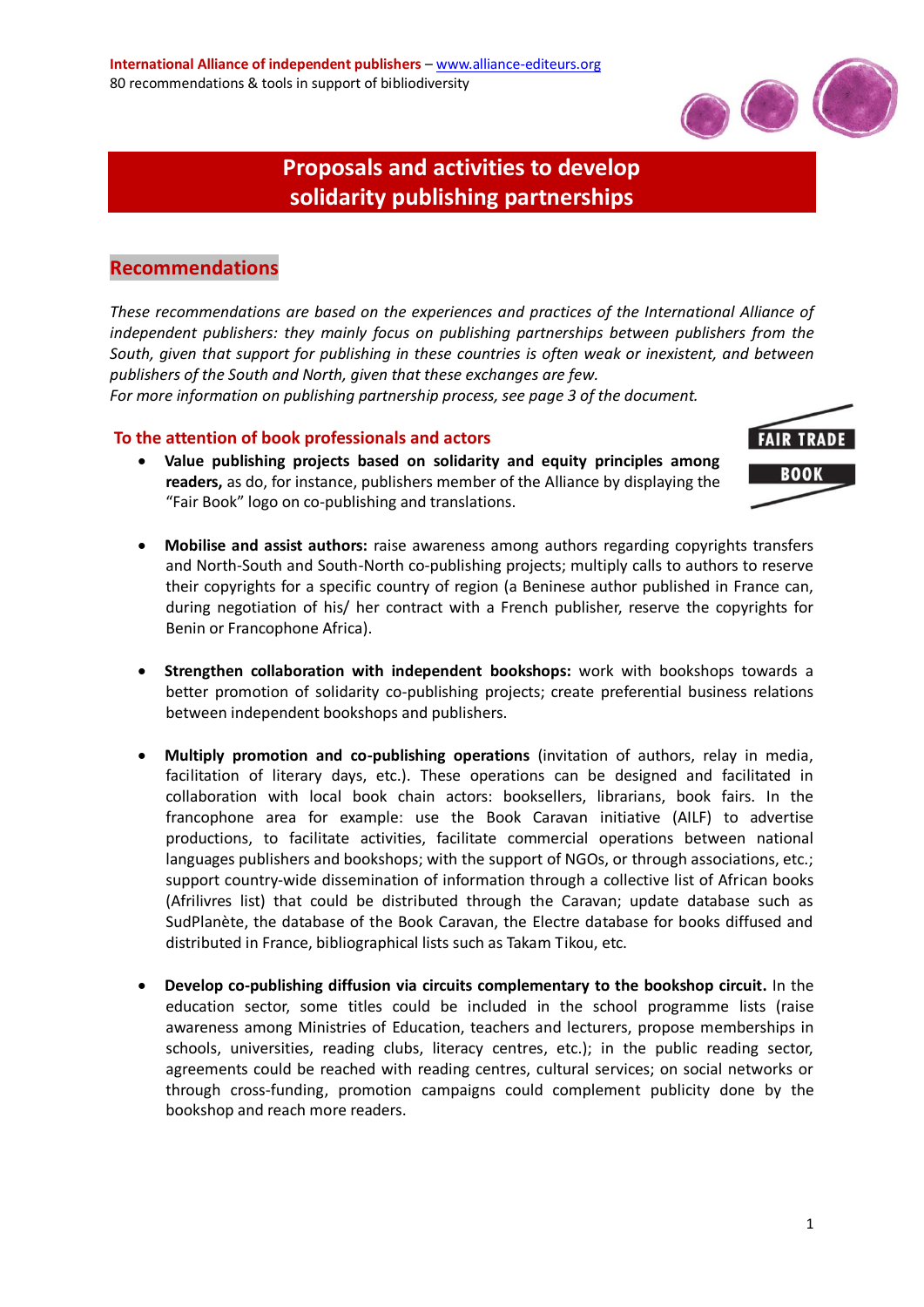

# **To the attention of public authorities, institutional partners and private foundations**

- **Create, develop and sustain co-publishing and translation funds** (that could be based on existing funds from the Centre national du livre in France, for example). Public aid funds could be bi-national or multinational, and promote co-publishing practices between publishers from different countries, based on the bi-national co-publishing aid fund model currently implemented between Peru and Chile. These aid funds must consider, promote and support unusual flows (from South to South, from South to North).
- **Develop copyright transfers aid funds** (that could be based on existing funds from the Centre national du livre in France, for example). These aid funds (existing or to be created) could also support and promote copyright transfers from South to North, or South to South. To be truly efficient, application processes for these funds must be developed in collaboration with professionals in the field, to facilitate their access and distribution.
- **Promote and support the setting up of in-country digital printing plants and printing on demand** (including in sub-Saharan Africa). To address transport related issues and high costs that complicate some co-publishing projects, a Ministry of Culture could for example support a publisher collective for the purchase of equipment (including training of staff and maintenance) that would be shared by members of the collective.

# **Toolbox** (non exhaustive)

# **References**

- Information on **"The Fair Book"**: [http://www.alliance-editeurs.org/the-fair-trade](http://www.alliance-editeurs.org/the-fair-trade-book?lang=en)[book?lang=en](http://www.alliance-editeurs.org/the-fair-trade-book?lang=en)
- **Call to authors, publishers and francophone institutions**: [http://www.alliance](http://www.alliance-editeurs.org/IMG/pdf/Appel_aux_auteurs_aux_editeurs_et_aux_institutions_francophones.pdf)[editeurs.org/IMG/pdf/Appel\\_aux\\_auteurs\\_aux\\_editeurs\\_et\\_aux\\_institutions\\_francophones.](http://www.alliance-editeurs.org/IMG/pdf/Appel_aux_auteurs_aux_editeurs_et_aux_institutions_francophones.pdf) [pdf](http://www.alliance-editeurs.org/IMG/pdf/Appel_aux_auteurs_aux_editeurs_et_aux_institutions_francophones.pdf)
- **List of pan-African solidarity co-publications of the collection "Terres solidaires"**: [http://issuu.com/alliance\\_des\\_editeurs/docs/catalogue\\_terres\\_solidaires/1?e=3055727/575](http://issuu.com/alliance_des_editeurs/docs/catalogue_terres_solidaires/1?e=3055727/5750126) [0126](http://issuu.com/alliance_des_editeurs/docs/catalogue_terres_solidaires/1?e=3055727/5750126)
- **2014-2015 Arabic publishers list**: <http://www.calameo.com/read/001040744cb5a85634610>

# **Support funds**

- **Centre national du livre** (CNL): [www.centrenationaldulivre.fr](http://www.centrenationaldulivre.fr/)
- **French Institute**: [www.institutfrancais.com](http://www.institutfrancais.com/)
- **Goethe Institute:** [www.goethe.de](http://www.goethe.de/)
- **Programme d'aide à la coédition Jules Supervielle (Co-publishing aid programme - PRAC)**: <http://www.ambafrance-pa.org/?CONVOCATORIA-Programa-Regional-de>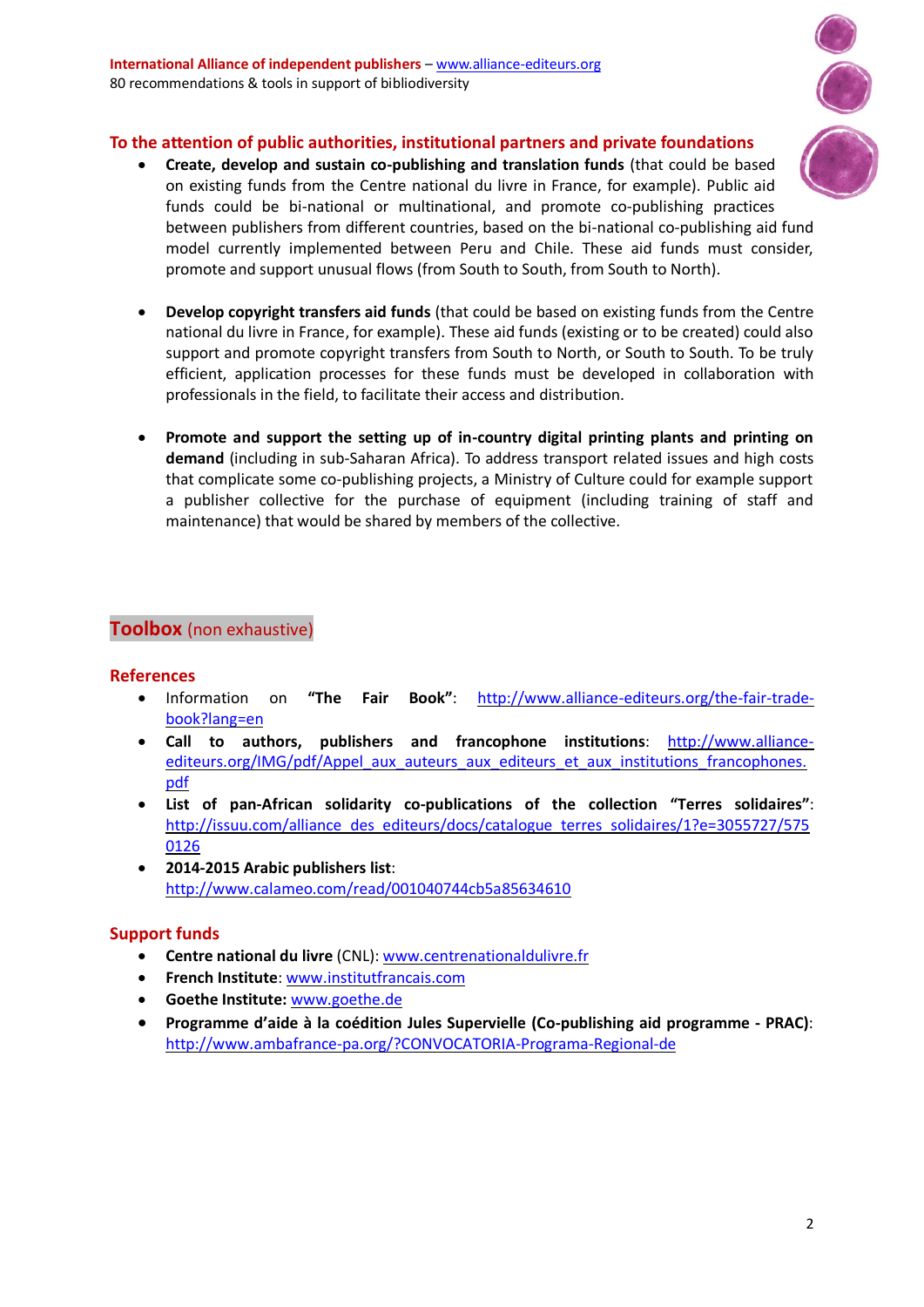

# **Upcoming tools and projects** (2015-2016 perspectives)

# **A guide to solidarity publishing partnerships bearing the "Fair Book" logo, including the following parties:**

- Solidarity co-publication specifications
- Tasks allocation/ collective organisation/ trust relationships between publishers
- Transfer of copyrights
- Printing
- Transport
- Promotion/ diffusion
- Diversify business strategies
- Communication on solidarity co-publications with readers
- Digital factor
- Solidarity principle after the release of the co-publication

# **Toolbox, including:**

- Database of existing aid and support for publishing partnerships (Centre national du livre, French Institute, International Organisation of the Francophonie, Goethe Institute, etc.). In some cases, instructions could be included, for professionals to take ownership of these aid mechanisms
- Contract templates: transfer of copyrights contract templates, co-publishing and translation templates (including the digital)
- Planning budget (examples of planning budget with geographical zoning, unit production cost calculation, selling price calculation, etc.)
- In-country tax: VAT rate in francophone countries, custom laws, etc. (enabling an update of Luc Pinhas' *Éditer dans l'espace francophone*)
- Tools for sharing files on digital platforms (Dropbox, We transfer, etc.)
- Database of photography websites (Magnum, Picture Tank, Afriphotos, etc.)
- Co-publishing in a digital age (develop a specific section on the Alliance's Digital Lab)
- Printing: quotation templates from two reference books in several countries of Africa, which enable an easy comparison of solutions better suited to co-publishing projects
- Transport: roadmap on intra-African transport modalities and outside of Africa
- Promotion: digital tools available, database to be completed, specialised journals to contact, etc.

*To make remarks and give your point of view on these recommendations, contact the team of the International Alliance of Independent Publishers (equipe@alliance-editeurs.org).*

Read the [International Declaration of](http://www.alliance-editeurs.org/IMG/pdf/international_declaration_of_independent_publishers_2014-6.pdf) Independent Publishers 2014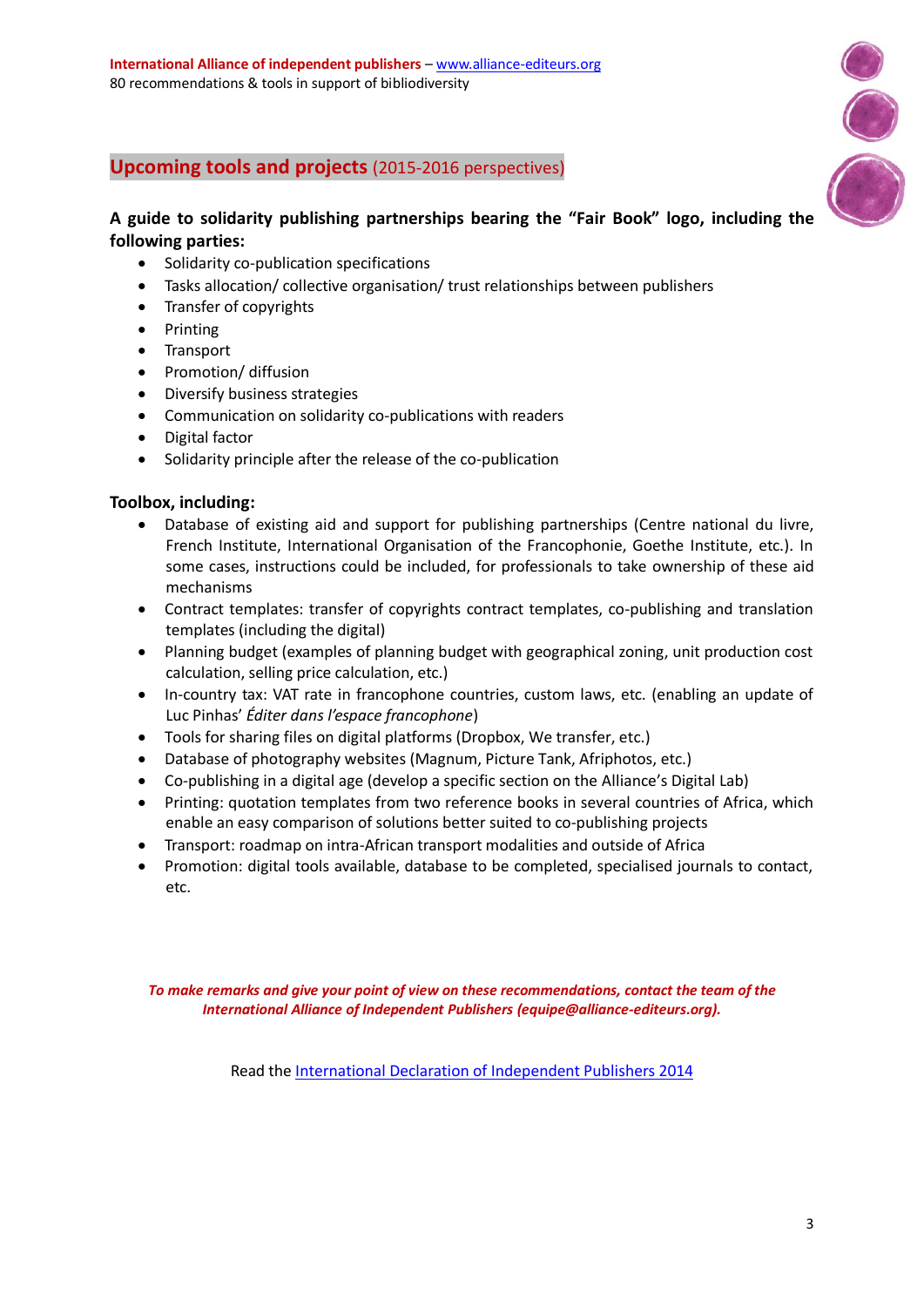

# **Supplementary information on solidarity publishing partnership**

For more than ten years, independent publishers develop publishing partnerships: whether it is solidarity co-publications within coordinated collections supported by the Alliance ("Enjeux Planète", "Terres solidaires", youth collections…), transfer of copyrights, translation or co-publishing formal or once off agreements.

Transfers of copyrights and translations, although a common occurrence between countries of the North for several years, are progressively developing between countries of the North and South, and between countries of the South. The development of these South-South and North-South publishing exchanges is closely linked to regular meetings between publishers (workshops, inter professional meetings, collective stands at fairs, etc.), providing a space for sharing, developing mutual trust, and identifying common publishing lines.

# **Co-publishing**

Depending on geographic area, co-publishing packages can differ:

- In Latin America, given the inter-country transport costs and distances, publishers do few unique printing for a single book and prefer printing in their respective country. Co-publishing can however help in sharing other costs: copyrights, translation, page layout, promotion.
- In Africa, given the high costs of local printing, publishers prefer a unique printing enabling economy of scale on printing. Other costs are also shared.
- In the Anglophone world, given the remote location of publishers, transport costs, and differences in the physical appearance of books (for example paperback in India and South Africa, hard cover in Australia or the United States), printing is rarely shared. Publisher print in their countries, but share other costs, including legal fees when applicable (review of a text prior to publication, to avoid legal proceedings, for example).

Therefore, each co-publishing project has its own specificities: the project's financial, legal, contractual, logistic package is defined on a case-by-case basis and collectively.

#### **Transfer of copyrights and translations**

North-South transfers of copyrights – for a same language (from French to French, for example) or for another language (from Spanish to English, for example) – are nowadays common. However, the flows are for the most part the same: from North to South.

In 2014, a shift occurred: an Algerian publisher transferred the copyrights of one of his titles to a French publisher; the book got shortlisted for the Prix Goncourt in France… This landmark case, although an exception, indicates a change: literature published in the South is increasingly recognised in the North, African publishers are identified and are true interlocutors for publishers in the North.

In the case of copyrights transfers from French (France) to French (Africa), it still happens that French publishers refuse to transfer copyrights of a title to African publishers, arguing the looming loss should the book not be exported and commercialised by the French publisher on the African continent.

The same can be said for translation flows, often from English, French (France), or Spanish (Spain) to another language. For the past few years, through the Alliance, among others, new dynamics come into play with translations from Brazil to Africa, from Africa to Arabic, etc. and some projects are currently considered from Persian to African languages, from India to Chile… These "new" flows, reflecting the richness of publishing lists and the need to value intercultural dialogue, deserve to be much more supported than they are at present, through aid funds that need to be strengthened or created.